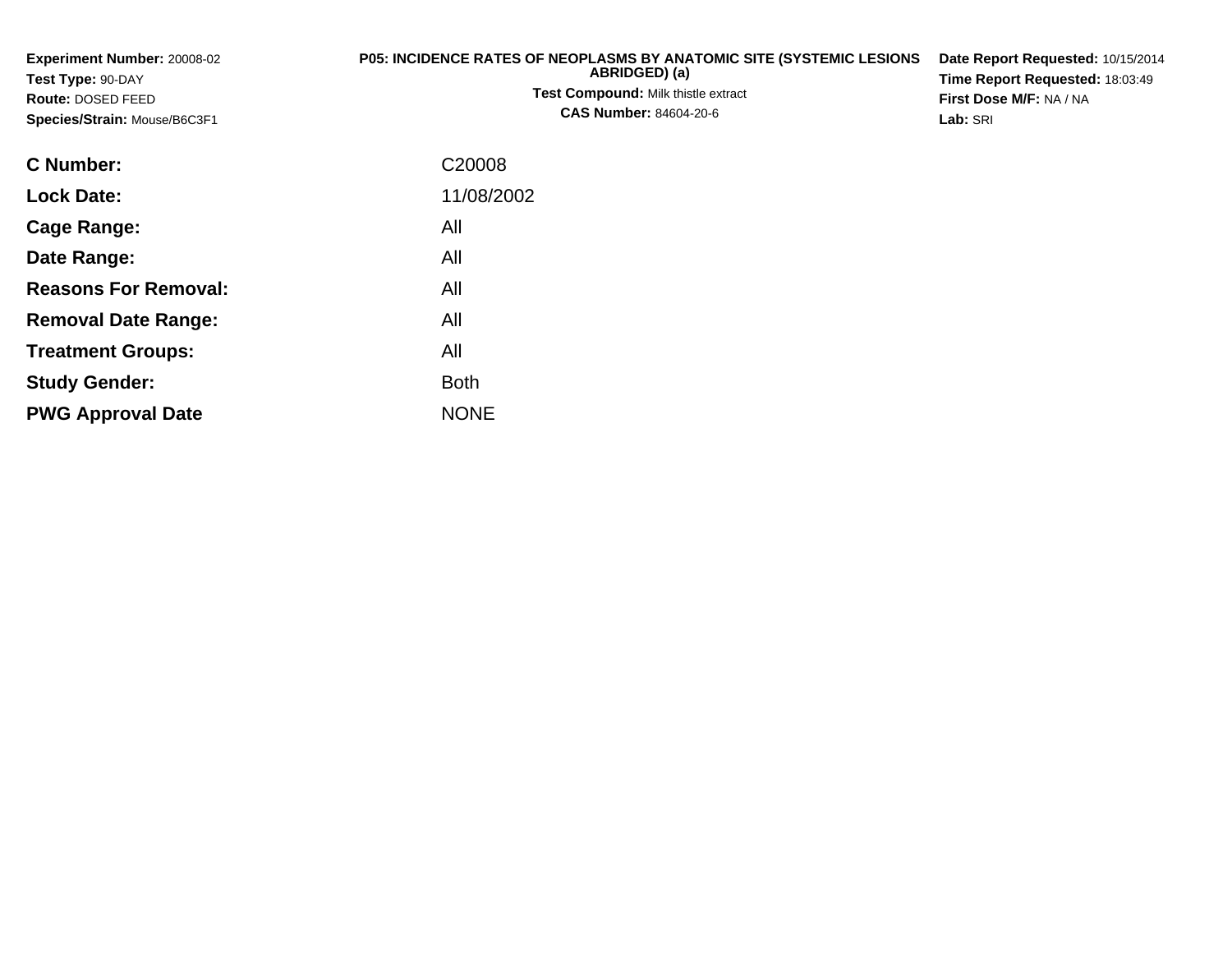| Experiment Number: 20008-02             |                        | P05: INCIDENCE RATES OF NEOPLASMS BY ANATOMIC SITE (SYSTEMIC LESIONS<br>ABRIDGED) (a) | Date Report Requested: 10/15/2014<br>Time Report Requested: 18:03:49 |           |                         |           |
|-----------------------------------------|------------------------|---------------------------------------------------------------------------------------|----------------------------------------------------------------------|-----------|-------------------------|-----------|
| Test Type: 90-DAY                       |                        |                                                                                       |                                                                      |           |                         |           |
| Route: DOSED FEED                       |                        |                                                                                       | Test Compound: Milk thistle extract                                  |           | First Dose M/F: NA / NA |           |
| Species/Strain: Mouse/B6C3F1            |                        |                                                                                       | <b>CAS Number: 84604-20-6</b>                                        |           | Lab: SRI                |           |
| <b>B6C3F1 Mouse MALE</b>                | <b>PPM</b><br>$\bf{0}$ | 3125<br><b>PPM</b>                                                                    | <b>PPM</b><br>6250                                                   | 12500 PPM | 25000 PPM               | 50000 PPM |
| <b>Disposition Summary</b>              |                        |                                                                                       |                                                                      |           |                         |           |
| <b>Animals Initially In Study</b>       | 10                     | 10                                                                                    | 10                                                                   | 10        | 10                      | 10        |
| <b>Early Deaths</b>                     |                        |                                                                                       |                                                                      |           |                         |           |
| <b>Survivors</b>                        |                        |                                                                                       |                                                                      |           |                         |           |
| <b>Terminal Sacrifice</b>               | 10                     | 10                                                                                    | 10                                                                   | 10        | 10                      | 10        |
| <b>Animals Examined Microscopically</b> | 10                     | 10                                                                                    | 10                                                                   | 10        | 10                      | 10        |
| <b>ALIMENTARY SYSTEM</b>                |                        |                                                                                       |                                                                      |           |                         |           |
| Esophagus                               | (10)                   | (0)                                                                                   | (0)                                                                  | (0)       | (0)                     | (10)      |
| Gallbladder                             | (10)                   | (0)                                                                                   | (0)                                                                  | (0)       | (0)                     | (9)       |
| Intestine Large, Cecum                  | (10)                   | (0)                                                                                   | (0)                                                                  | (0)       | (0)                     | (10)      |
| Intestine Large, Colon                  | (10)                   | (0)                                                                                   | (0)                                                                  | (0)       | (0)                     | (10)      |
| Intestine Large, Rectum                 | (10)                   | (0)                                                                                   | (0)                                                                  | (0)       | (0)                     | (10)      |
| Intestine Small, Duodenum               | (10)                   | (0)                                                                                   | (0)                                                                  | (0)       | (0)                     | (9)       |
| Intestine Small, Ileum                  | (10)                   | (0)                                                                                   | (0)                                                                  | (0)       | (0)                     | (10)      |
| Intestine Small, Jejunum                | (10)                   | (0)                                                                                   | (0)                                                                  | (0)       | (0)                     | (10)      |
| Liver                                   | (10)                   | (0)                                                                                   | (0)                                                                  | (0)       | (0)                     | (10)      |
| Pancreas                                | (10)                   | (0)                                                                                   | (0)                                                                  | (0)       | (0)                     | (10)      |
| Salivary Glands                         | (10)                   | (0)                                                                                   | (0)                                                                  | (0)       | (0)                     | (10)      |
| Stomach, Forestomach                    | (10)                   | (10)                                                                                  | (10)                                                                 | (10)      | (10)                    | (10)      |
| Stomach, Glandular                      | (10)                   | (0)                                                                                   | (0)                                                                  | (10)      | (10)                    | (10)      |
| CARDIOVASCULAR SYSTEM                   |                        |                                                                                       |                                                                      |           |                         |           |
| Heart                                   | (10)                   | (0)                                                                                   | (0)                                                                  | (0)       | (0)                     | (10)      |
| <b>ENDOCRINE SYSTEM</b>                 |                        |                                                                                       |                                                                      |           |                         |           |
| <b>Adrenal Cortex</b>                   | (10)                   | (0)                                                                                   | (0)                                                                  | (0)       | (0)                     | (10)      |
| Adrenal Medulla                         | (10)                   | (0)                                                                                   | (0)                                                                  | (0)       | (0)                     | (10)      |
| Parathyroid Gland                       | (10)                   | (0)                                                                                   | (0)                                                                  | (0)       | (0)                     | (10)      |

b - Primary tumors: all tumors except metastatic tumors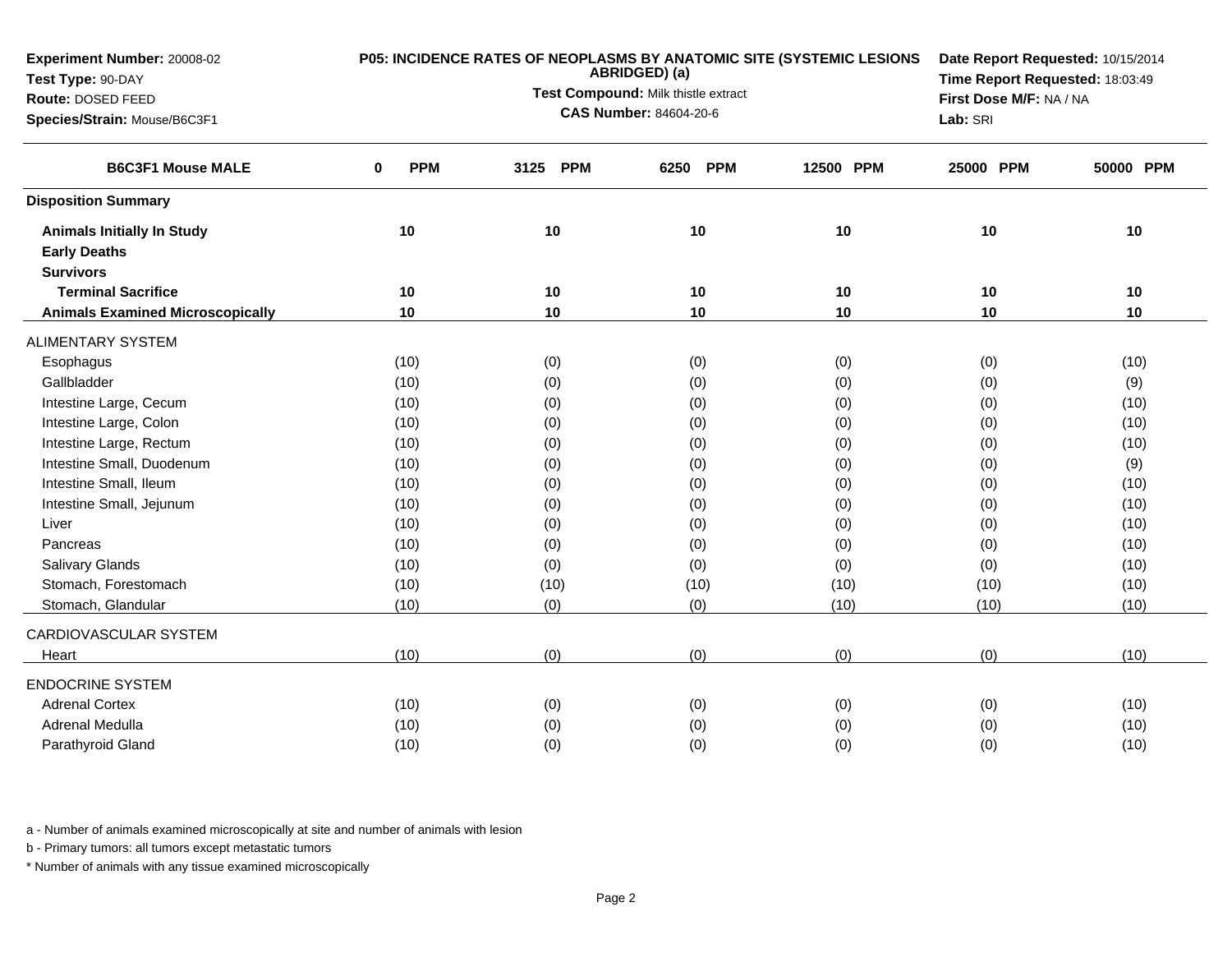| Experiment Number: 20008-02<br>Test Type: 90-DAY |                        | P05: INCIDENCE RATES OF NEOPLASMS BY ANATOMIC SITE (SYSTEMIC LESIONS<br>ABRIDGED) (a) | Date Report Requested: 10/15/2014<br>Time Report Requested: 18:03:49 |           |           |           |
|--------------------------------------------------|------------------------|---------------------------------------------------------------------------------------|----------------------------------------------------------------------|-----------|-----------|-----------|
| Route: DOSED FEED                                |                        | Test Compound: Milk thistle extract                                                   | First Dose M/F: NA / NA                                              |           |           |           |
| Species/Strain: Mouse/B6C3F1                     |                        | <b>CAS Number: 84604-20-6</b>                                                         |                                                                      | Lab: SRI  |           |           |
| <b>B6C3F1 Mouse MALE</b>                         | <b>PPM</b><br>$\bf{0}$ | 3125 PPM                                                                              | <b>PPM</b><br>6250                                                   | 12500 PPM | 25000 PPM | 50000 PPM |
| <b>Pituitary Gland</b>                           | (9)                    | (0)                                                                                   | (0)                                                                  | (0)       | (0)       | (10)      |
| <b>Thyroid Gland</b>                             | (10)                   | (0)                                                                                   | (0)                                                                  | (0)       | (0)       | (10)      |
| <b>GENERAL BODY SYSTEM</b>                       |                        |                                                                                       |                                                                      |           |           |           |
| None                                             |                        |                                                                                       |                                                                      |           |           |           |
| <b>GENITAL SYSTEM</b>                            |                        |                                                                                       |                                                                      |           |           |           |
| Epididymis                                       | (10)                   | (0)                                                                                   | (0)                                                                  | (0)       | (0)       | (10)      |
| <b>Preputial Gland</b>                           | (10)                   | (0)                                                                                   | (0)                                                                  | (0)       | (0)       | (10)      |
| Prostate                                         | (10)                   | (0)                                                                                   | (0)                                                                  | (0)       | (0)       | (10)      |
| Seminal Vesicle                                  | (10)                   | (0)                                                                                   | (0)                                                                  | (0)       | (0)       | (10)      |
| <b>Testes</b>                                    | (10)                   | (0)                                                                                   | (0)                                                                  | (0)       | (1)       | (10)      |
| <b>HEMATOPOIETIC SYSTEM</b>                      |                        |                                                                                       |                                                                      |           |           |           |
| <b>Bone Marrow</b>                               | (10)                   | (0)                                                                                   | (0)                                                                  | (0)       | (0)       | (10)      |
| Lymph Node, Mandibular                           | (10)                   | (0)                                                                                   | (0)                                                                  | (0)       | (0)       | (10)      |
| Lymph Node, Mesenteric                           | (10)                   | (0)                                                                                   | (0)                                                                  | (0)       | (0)       | (9)       |
| Spleen                                           | (10)                   | (0)                                                                                   | (0)                                                                  | (0)       | (0)       | (10)      |
| Thymus                                           | (10)                   | (0)                                                                                   | (0)                                                                  | (0)       | (0)       | (10)      |
| <b>INTEGUMENTARY SYSTEM</b>                      |                        |                                                                                       |                                                                      |           |           |           |
| Skin                                             | (10)                   | (0)                                                                                   | (0)                                                                  | (0)       | (0)       | (10)      |
| MUSCULOSKELETAL SYSTEM                           |                        |                                                                                       |                                                                      |           |           |           |
| <b>Bone</b>                                      | (10)                   | (0)                                                                                   | (0)                                                                  | (0)       | (0)       | (10)      |
| NERVOUS SYSTEM                                   |                        |                                                                                       |                                                                      |           |           |           |
| <b>Brain</b>                                     | (10)                   | (0)                                                                                   | (0)                                                                  | (0)       | (0)       | (10)      |
| <b>RESPIRATORY SYSTEM</b>                        |                        |                                                                                       |                                                                      |           |           |           |
| Lung                                             | (10)                   | (0)                                                                                   | (0)                                                                  | (0)       | (0)       | (10)      |
| Nose                                             | (10)                   | (0)                                                                                   | (0)                                                                  | (0)       | (0)       | (10)      |
|                                                  |                        |                                                                                       |                                                                      |           |           |           |

b - Primary tumors: all tumors except metastatic tumors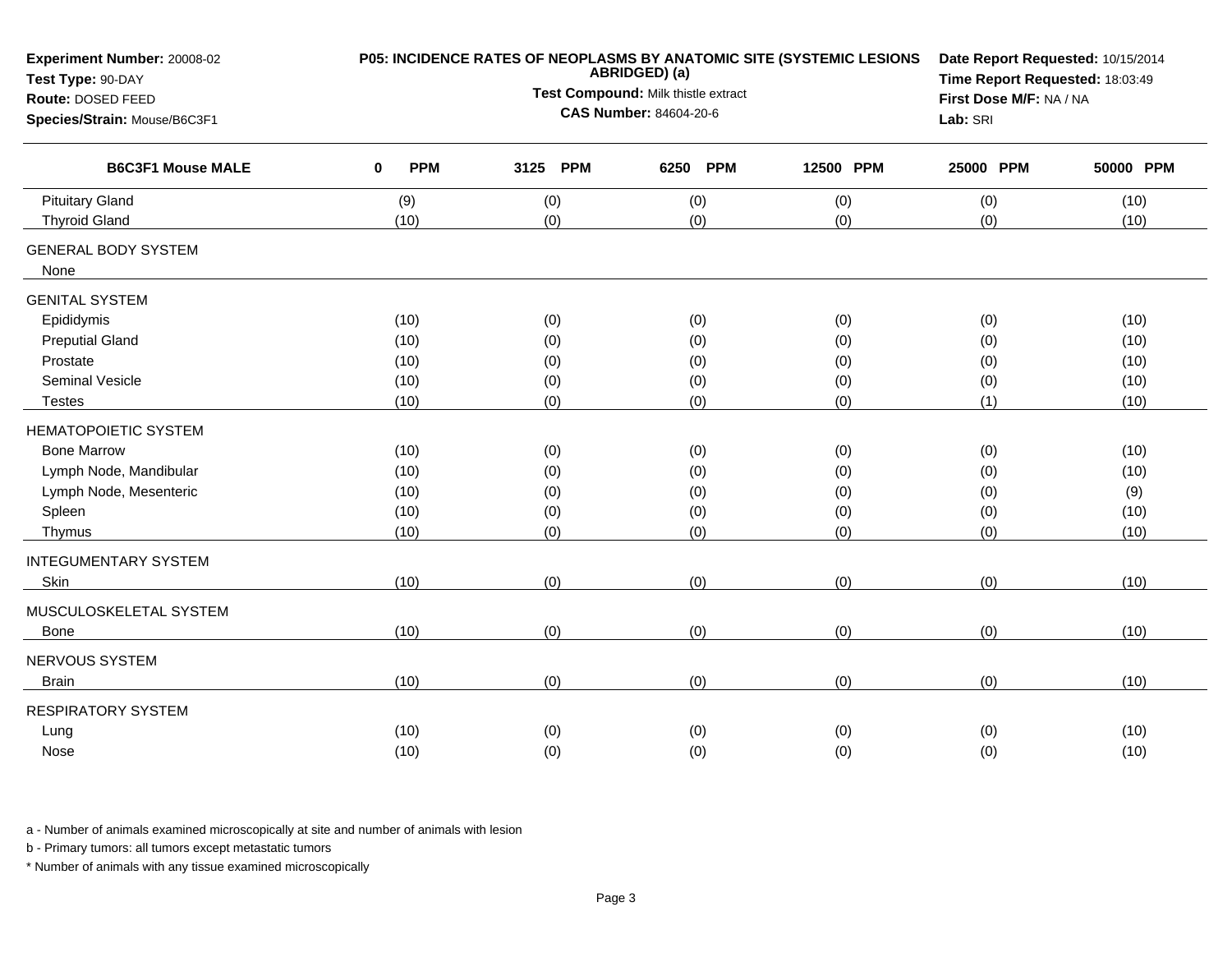| Experiment Number: 20008-02<br>Test Type: 90-DAY<br>Route: DOSED FEED<br>Species/Strain: Mouse/B6C3F1 | P05: INCIDENCE RATES OF NEOPLASMS BY ANATOMIC SITE (SYSTEMIC LESIONS | Date Report Requested: 10/15/2014<br>Time Report Requested: 18:03:49<br>First Dose M/F: NA / NA<br>Lab: SRI |                    |                     |           |           |
|-------------------------------------------------------------------------------------------------------|----------------------------------------------------------------------|-------------------------------------------------------------------------------------------------------------|--------------------|---------------------|-----------|-----------|
| <b>B6C3F1 Mouse MALE</b>                                                                              | <b>PPM</b><br>0                                                      | <b>PPM</b><br>3125                                                                                          | <b>PPM</b><br>6250 | <b>PPM</b><br>12500 | 25000 PPM | 50000 PPM |
| Trachea                                                                                               | (10)                                                                 | (0)                                                                                                         | (0)                | (0)                 | (0)       | (10)      |
| SPECIAL SENSES SYSTEM                                                                                 |                                                                      |                                                                                                             |                    |                     |           |           |
| Eye                                                                                                   | (10)                                                                 | (0)                                                                                                         | (0)                | (0)                 | (0)       | (10)      |
| Harderian Gland                                                                                       | (10)                                                                 | (0)                                                                                                         | (0)                | (0)                 | (0)       | (10)      |
| URINARY SYSTEM                                                                                        |                                                                      |                                                                                                             |                    |                     |           |           |
| Kidney                                                                                                | (10)                                                                 | (0)                                                                                                         | (0)                | (10)                | (10)      | (10)      |
| Urinary Bladder                                                                                       | (10)                                                                 | (0)                                                                                                         | (0)                | (0)                 | (0)       | (10)      |

b - Primary tumors: all tumors except metastatic tumors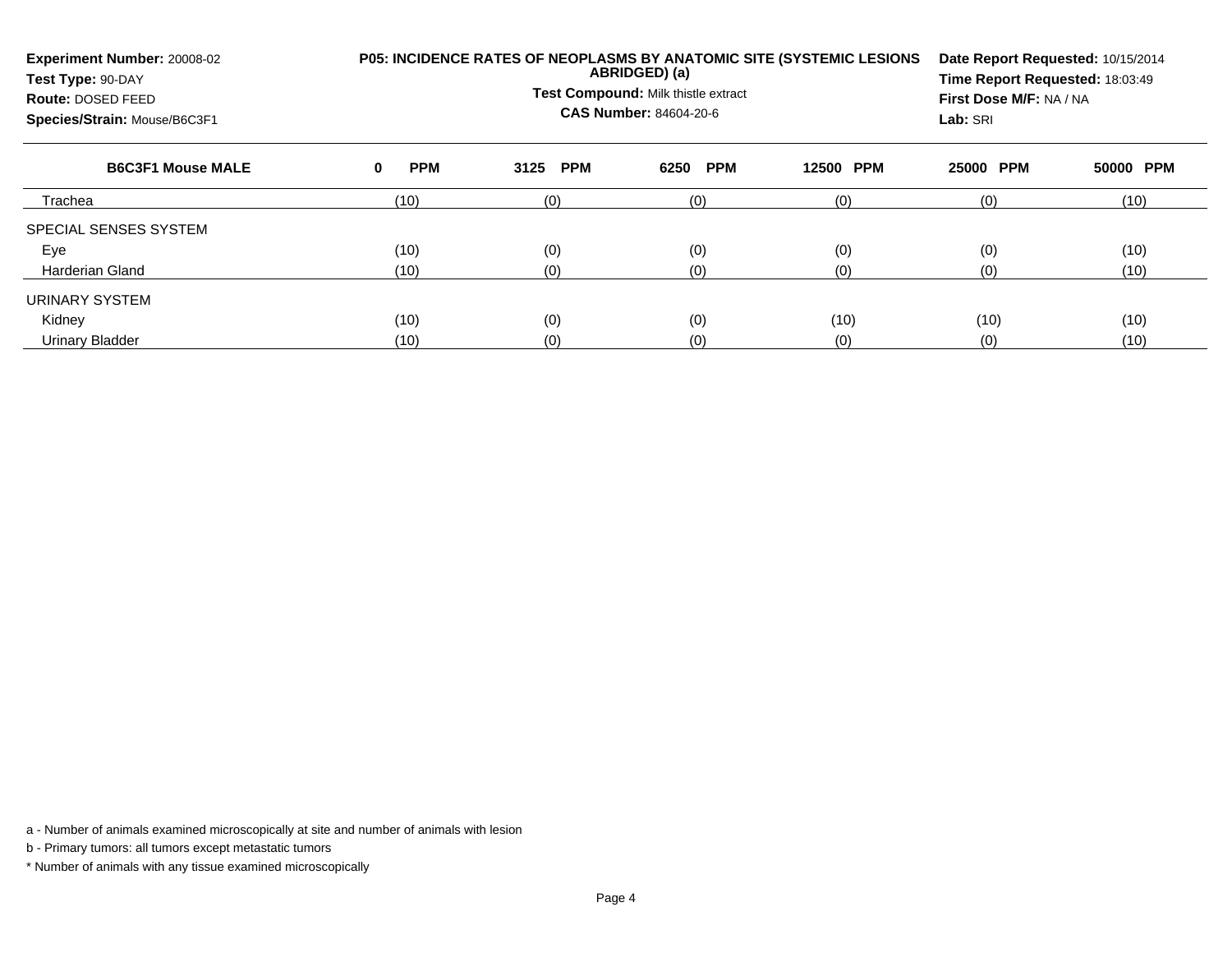| <b>Experiment Number: 20008-02</b><br>Test Type: 90-DAY<br><b>Route: DOSED FEED</b><br>Species/Strain: Mouse/B6C3F1 | P05: INCIDENCE RATES OF NEOPLASMS BY ANATOMIC SITE (SYSTEMIC LESIONS<br>ABRIDGED) (a)<br>Test Compound: Milk thistle extract<br><b>CAS Number: 84604-20-6</b> |            |      |            |      |            | Date Report Requested: 10/15/2014<br>Time Report Requested: 18:03:49<br>First Dose M/F: NA / NA<br>Lab: SRI |  |           |  |           |  |
|---------------------------------------------------------------------------------------------------------------------|---------------------------------------------------------------------------------------------------------------------------------------------------------------|------------|------|------------|------|------------|-------------------------------------------------------------------------------------------------------------|--|-----------|--|-----------|--|
| <b>B6C3F1 Mouse MALE</b>                                                                                            | 0                                                                                                                                                             | <b>PPM</b> | 3125 | <b>PPM</b> | 6250 | <b>PPM</b> | 12500 PPM                                                                                                   |  | 25000 PPM |  | 50000 PPM |  |
| <b>Tumor Summary for MALE</b>                                                                                       |                                                                                                                                                               |            |      |            |      |            |                                                                                                             |  |           |  |           |  |
| <b>Total Animals with Primary Neoplasms (b)</b><br><b>Total Primary Neoplasms</b>                                   |                                                                                                                                                               |            |      |            |      |            |                                                                                                             |  |           |  |           |  |
| <b>Total Animals with Benign Neoplasms</b><br><b>Total Benign Neoplasms</b>                                         |                                                                                                                                                               |            |      |            |      |            |                                                                                                             |  |           |  |           |  |
| <b>Total Animals with Malignant Neoplasms</b><br><b>Total Malignant Neoplasms</b>                                   |                                                                                                                                                               |            |      |            |      |            |                                                                                                             |  |           |  |           |  |
| <b>Total Animals with Metastatic Neoplasms</b><br><b>Total Metastatic Neoplasms</b>                                 |                                                                                                                                                               |            |      |            |      |            |                                                                                                             |  |           |  |           |  |
| <b>Total Animals with Malignant Neoplasms</b><br><b>Uncertain Primary Site</b>                                      |                                                                                                                                                               |            |      |            |      |            |                                                                                                             |  |           |  |           |  |
| Total Animals with Neoplasms Uncertain -<br><b>Benign or Malignant</b>                                              |                                                                                                                                                               |            |      |            |      |            |                                                                                                             |  |           |  |           |  |
| <b>Total Uncertain Neoplasms</b>                                                                                    |                                                                                                                                                               |            |      |            |      |            |                                                                                                             |  |           |  |           |  |

\*\*\*END OF MALE DATA\*\*\*

a - Number of animals examined microscopically at site and number of animals with lesion

b - Primary tumors: all tumors except metastatic tumors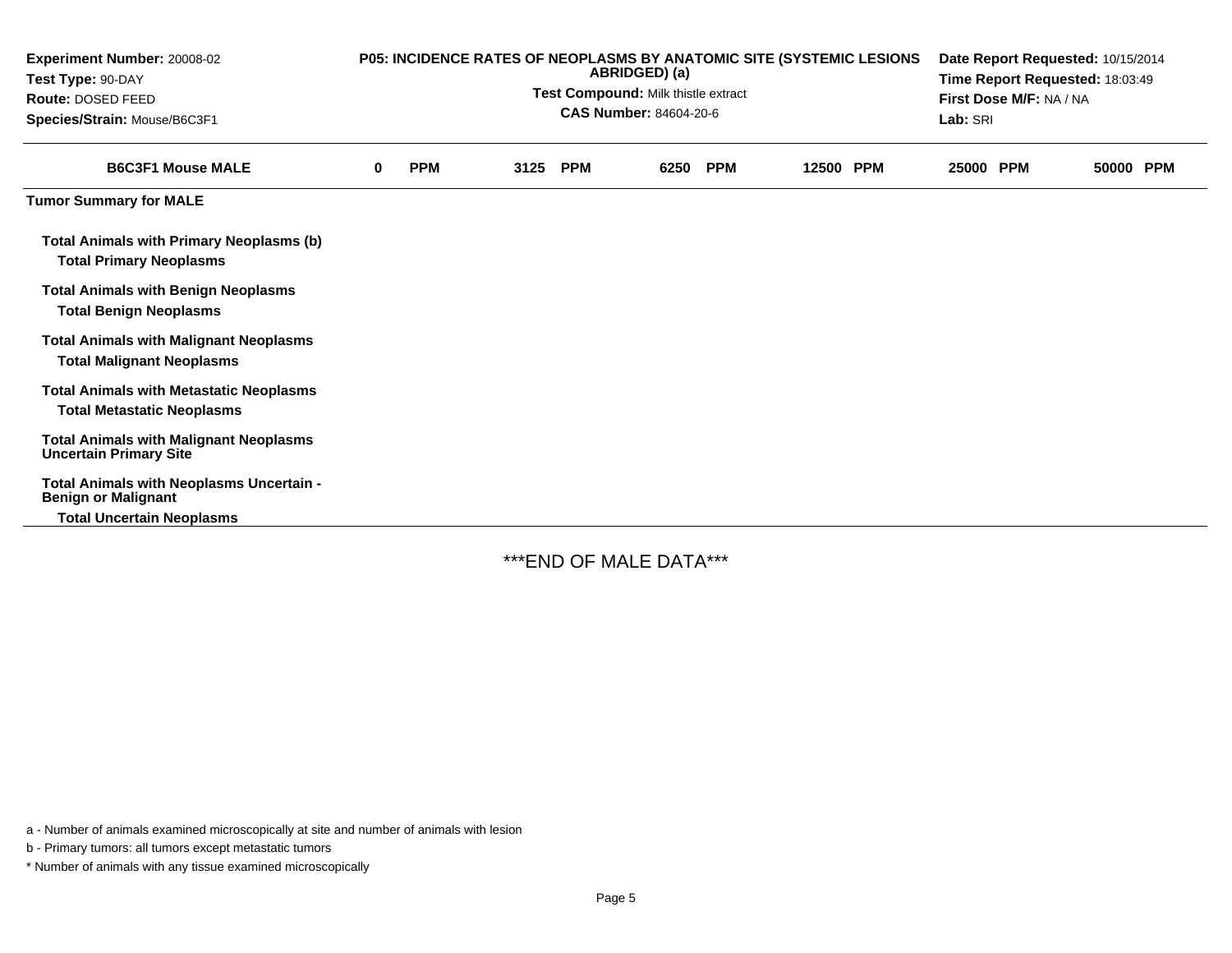| Experiment Number: 20008-02             |                 | P05: INCIDENCE RATES OF NEOPLASMS BY ANATOMIC SITE (SYSTEMIC LESIONS<br>ABRIDGED) (a) | Date Report Requested: 10/15/2014<br>Time Report Requested: 18:03:49 |           |                         |           |
|-----------------------------------------|-----------------|---------------------------------------------------------------------------------------|----------------------------------------------------------------------|-----------|-------------------------|-----------|
| Test Type: 90-DAY                       |                 | Test Compound: Milk thistle extract                                                   |                                                                      |           |                         |           |
| Route: DOSED FEED                       |                 |                                                                                       | <b>CAS Number: 84604-20-6</b>                                        |           | First Dose M/F: NA / NA |           |
| Species/Strain: Mouse/B6C3F1            |                 |                                                                                       |                                                                      |           | Lab: SRI                |           |
| <b>B6C3F1 Mouse FEMALE</b>              | <b>PPM</b><br>0 | <b>PPM</b><br>3125                                                                    | <b>PPM</b><br>6250                                                   | 12500 PPM | 25000 PPM               | 50000 PPM |
| <b>Disposition Summary</b>              |                 |                                                                                       |                                                                      |           |                         |           |
| <b>Animals Initially In Study</b>       | 10              | 10                                                                                    | 10                                                                   | 10        | 10                      | 10        |
| <b>Early Deaths</b>                     |                 |                                                                                       |                                                                      |           |                         |           |
| <b>Survivors</b>                        |                 |                                                                                       |                                                                      |           |                         |           |
| <b>Terminal Sacrifice</b>               | 10              | 10                                                                                    | 10                                                                   | 10        | 10                      | 10        |
| <b>Animals Examined Microscopically</b> | 10              | 10                                                                                    | 10                                                                   | 10        | 10                      | 10        |
| <b>ALIMENTARY SYSTEM</b>                |                 |                                                                                       |                                                                      |           |                         |           |
| Esophagus                               | (10)            | (0)                                                                                   | (0)                                                                  | (0)       | (0)                     | (10)      |
| Gallbladder                             | (10)            | (0)                                                                                   | (0)                                                                  | (0)       | (0)                     | (10)      |
| Intestine Large, Cecum                  | (10)            | (0)                                                                                   | (0)                                                                  | (0)       | (0)                     | (10)      |
| Intestine Large, Colon                  | (10)            | (0)                                                                                   | (0)                                                                  | (0)       | (0)                     | (10)      |
| Intestine Large, Rectum                 | (10)            | (0)                                                                                   | (0)                                                                  | (0)       | (0)                     | (10)      |
| Intestine Small, Duodenum               | (10)            | (0)                                                                                   | (0)                                                                  | (0)       | (0)                     | (10)      |
| Intestine Small, Ileum                  | (10)            | (0)                                                                                   | (0)                                                                  | (0)       | (0)                     | (10)      |
| Intestine Small, Jejunum                | (10)            | (0)                                                                                   | (0)                                                                  | (0)       | (0)                     | (10)      |
| Liver                                   | (10)            | (10)                                                                                  | (10)                                                                 | (10)      | (10)                    | (10)      |
| Pancreas                                | (10)            | (1)                                                                                   | (0)                                                                  | (0)       | (0)                     | (10)      |
| Salivary Glands                         | (10)            | (0)                                                                                   | (0)                                                                  | (0)       | (0)                     | (10)      |
| Stomach, Forestomach                    | (10)            | (10)                                                                                  | (10)                                                                 | (10)      | (10)                    | (10)      |
| Stomach, Glandular                      | (10)            | (0)                                                                                   | (0)                                                                  | (0)       | (10)                    | (10)      |
| CARDIOVASCULAR SYSTEM                   |                 |                                                                                       |                                                                      |           |                         |           |
| Heart                                   | (10)            | (0)                                                                                   | (0)                                                                  | (0)       | (0)                     | (10)      |
| <b>ENDOCRINE SYSTEM</b>                 |                 |                                                                                       |                                                                      |           |                         |           |
| <b>Adrenal Cortex</b>                   | (10)            | (1)                                                                                   | (0)                                                                  | (0)       | (0)                     | (10)      |
| Adrenal Medulla                         | (10)            | (0)                                                                                   | (0)                                                                  | (0)       | (0)                     | (10)      |
| Parathyroid Gland                       | (10)            | (0)                                                                                   | (0)                                                                  | (0)       | (0)                     | (10)      |

b - Primary tumors: all tumors except metastatic tumors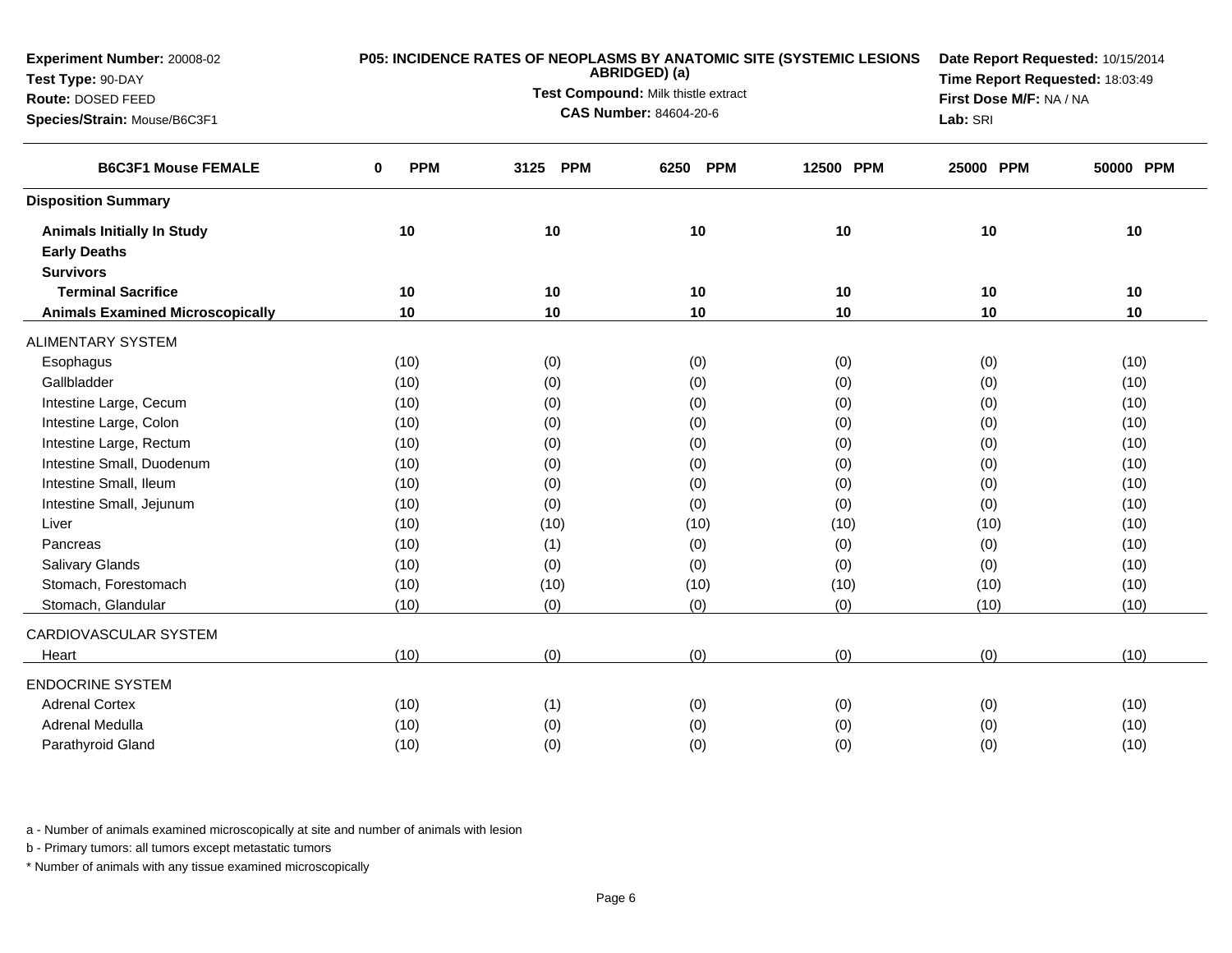| Experiment Number: 20008-02<br>Test Type: 90-DAY | P05: INCIDENCE RATES OF NEOPLASMS BY ANATOMIC SITE (SYSTEMIC LESIONS | Date Report Requested: 10/15/2014<br>Time Report Requested: 18:03:49 |                               |           |           |           |
|--------------------------------------------------|----------------------------------------------------------------------|----------------------------------------------------------------------|-------------------------------|-----------|-----------|-----------|
| Route: DOSED FEED                                |                                                                      | Test Compound: Milk thistle extract                                  | First Dose M/F: NA / NA       |           |           |           |
| Species/Strain: Mouse/B6C3F1                     |                                                                      |                                                                      | <b>CAS Number: 84604-20-6</b> |           | Lab: SRI  |           |
| <b>B6C3F1 Mouse FEMALE</b>                       | <b>PPM</b><br>$\bf{0}$                                               | 3125 PPM                                                             | <b>PPM</b><br>6250            | 12500 PPM | 25000 PPM | 50000 PPM |
| <b>Pituitary Gland</b>                           | (10)                                                                 | (0)                                                                  | (0)                           | (0)       | (0)       | (9)       |
| <b>Thyroid Gland</b>                             | (10)                                                                 | (0)                                                                  | (0)                           | (0)       | (0)       | (10)      |
| <b>GENERAL BODY SYSTEM</b><br>None               |                                                                      |                                                                      |                               |           |           |           |
| <b>GENITAL SYSTEM</b>                            |                                                                      |                                                                      |                               |           |           |           |
| <b>Clitoral Gland</b>                            | (10)                                                                 | (0)                                                                  | (0)                           | (1)       | (0)       | (10)      |
| Ovary                                            | (10)                                                                 | (0)                                                                  | (0)                           | (0)       | (0)       | (10)      |
| <b>Uterus</b>                                    | (10)                                                                 | (0)                                                                  | (0)                           | (0)       | (0)       | (10)      |
| <b>HEMATOPOIETIC SYSTEM</b>                      |                                                                      |                                                                      |                               |           |           |           |
| <b>Bone Marrow</b>                               | (10)                                                                 | (0)                                                                  | (0)                           | (0)       | (0)       | (10)      |
| Lymph Node, Mandibular                           | (10)                                                                 | (0)                                                                  | (0)                           | (0)       | (0)       | (10)      |
| Lymph Node, Mesenteric                           | (10)                                                                 | (0)                                                                  | (0)                           | (0)       | (0)       | (10)      |
| Spleen                                           | (10)                                                                 | (0)                                                                  | (0)                           | (0)       | (0)       | (10)      |
| Thymus                                           | (10)                                                                 | (0)                                                                  | (0)                           | (0)       | (0)       | (10)      |
| <b>INTEGUMENTARY SYSTEM</b>                      |                                                                      |                                                                      |                               |           |           |           |
| Mammary Gland                                    | (10)                                                                 | (0)                                                                  | (0)                           | (0)       | (0)       | (10)      |
| <b>Skin</b>                                      | (10)                                                                 | (0)                                                                  | (0)                           | (0)       | (0)       | (10)      |
| MUSCULOSKELETAL SYSTEM                           |                                                                      |                                                                      |                               |           |           |           |
| Bone                                             | (10)                                                                 | (0)                                                                  | (0)                           | (0)       | (0)       | (10)      |
| NERVOUS SYSTEM                                   |                                                                      |                                                                      |                               |           |           |           |
| <b>Brain</b>                                     | (10)                                                                 | (0)                                                                  | (0)                           | (0)       | (0)       | (10)      |
| <b>RESPIRATORY SYSTEM</b>                        |                                                                      |                                                                      |                               |           |           |           |
| Lung                                             | (10)                                                                 | (0)                                                                  | (0)                           | (0)       | (0)       | (10)      |
| Nose                                             | (10)                                                                 | (0)                                                                  | (0)                           | (0)       | (0)       | (10)      |
| Trachea                                          | (10)                                                                 | (0)                                                                  | (0)                           | (0)       | (0)       | (10)      |

b - Primary tumors: all tumors except metastatic tumors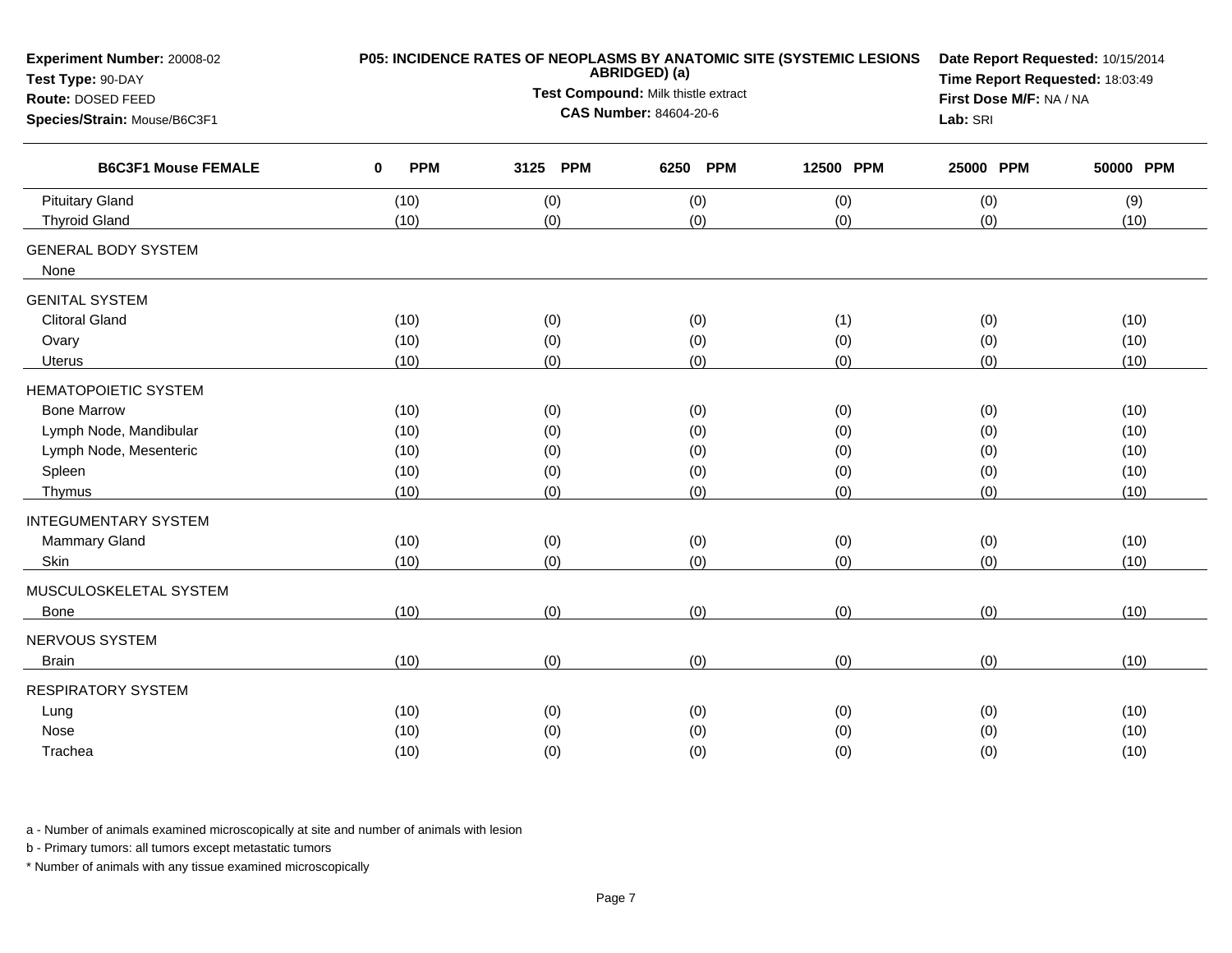| Experiment Number: 20008-02<br>Test Type: 90-DAY<br>Route: DOSED FEED<br>Species/Strain: Mouse/B6C3F1 |                 | <b>P05: INCIDENCE RATES OF NEOPLASMS BY ANATOMIC SITE (SYSTEMIC LESIONS)</b><br>ABRIDGED) (a)<br>Test Compound: Milk thistle extract<br><b>CAS Number: 84604-20-6</b> | Date Report Requested: 10/15/2014<br>Time Report Requested: 18:03:49<br>First Dose M/F: NA / NA<br>Lab: SRI |           |           |           |
|-------------------------------------------------------------------------------------------------------|-----------------|-----------------------------------------------------------------------------------------------------------------------------------------------------------------------|-------------------------------------------------------------------------------------------------------------|-----------|-----------|-----------|
| <b>B6C3F1 Mouse FEMALE</b>                                                                            | <b>PPM</b><br>0 | 3125 PPM                                                                                                                                                              | <b>PPM</b><br>6250                                                                                          | 12500 PPM | 25000 PPM | 50000 PPM |
| SPECIAL SENSES SYSTEM                                                                                 |                 |                                                                                                                                                                       |                                                                                                             |           |           |           |
| Eye                                                                                                   | (10)            | (0)                                                                                                                                                                   | (0)                                                                                                         | (0)       | (0)       | (10)      |
| Harderian Gland                                                                                       | (10)            | (0)                                                                                                                                                                   | (0)                                                                                                         | (0)       | (0)       | (10)      |
| URINARY SYSTEM                                                                                        |                 |                                                                                                                                                                       |                                                                                                             |           |           |           |
| Kidney                                                                                                | (10)            | (0)                                                                                                                                                                   | (0)                                                                                                         | (0)       | (0)       | (10)      |
| <b>Urinary Bladder</b>                                                                                | (10)            | (0)                                                                                                                                                                   | (0)                                                                                                         | (0)       | (0)       | (10)      |

b - Primary tumors: all tumors except metastatic tumors